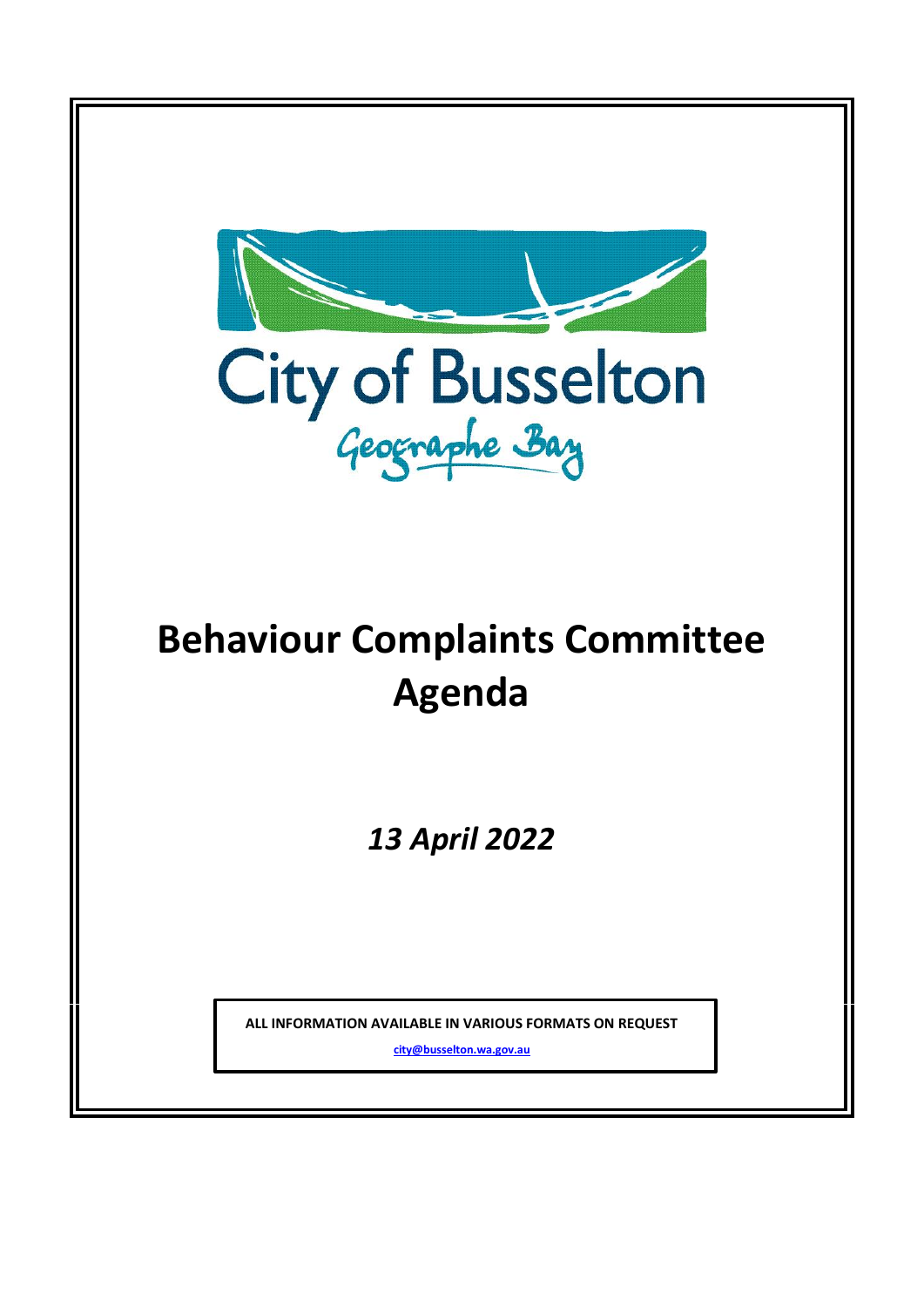#### **CITY OF BUSSELTON**

#### **MEETING NOTICE AND AGENDA – 13 APRIL 2022**

#### **TO: THE MAYOR AND COUNCILLORS**

**NOTICE** is given that a meeting of the Behaviour Complaints Committee will be held in the Committee Room, Administration Building, Southern Drive, Busselton on Wednesday, 13 April 2022, commencing at 9.30am.

The attendance of Committee Members is respectfully requested.

#### **DISCLAIMER**

Statements or decisions made at Council meetings or briefings should not be relied on (or acted upon) by an applicant or any other person or entity until subsequent written notification has been given by or received from the City of Busselton. Without derogating from the generality of the above, approval of planning applications and building permits and acceptance of tenders and quotations will only become effective once written notice to that effect has been given to relevant parties. The City of Busselton expressly disclaims any liability for any loss arising from any person or body relying on any statement or decision made during a Council meeting or briefing.

**OLIVER DARBY** 

**A/CHIEF EXECUTIVE OFFICER**

6 April 2022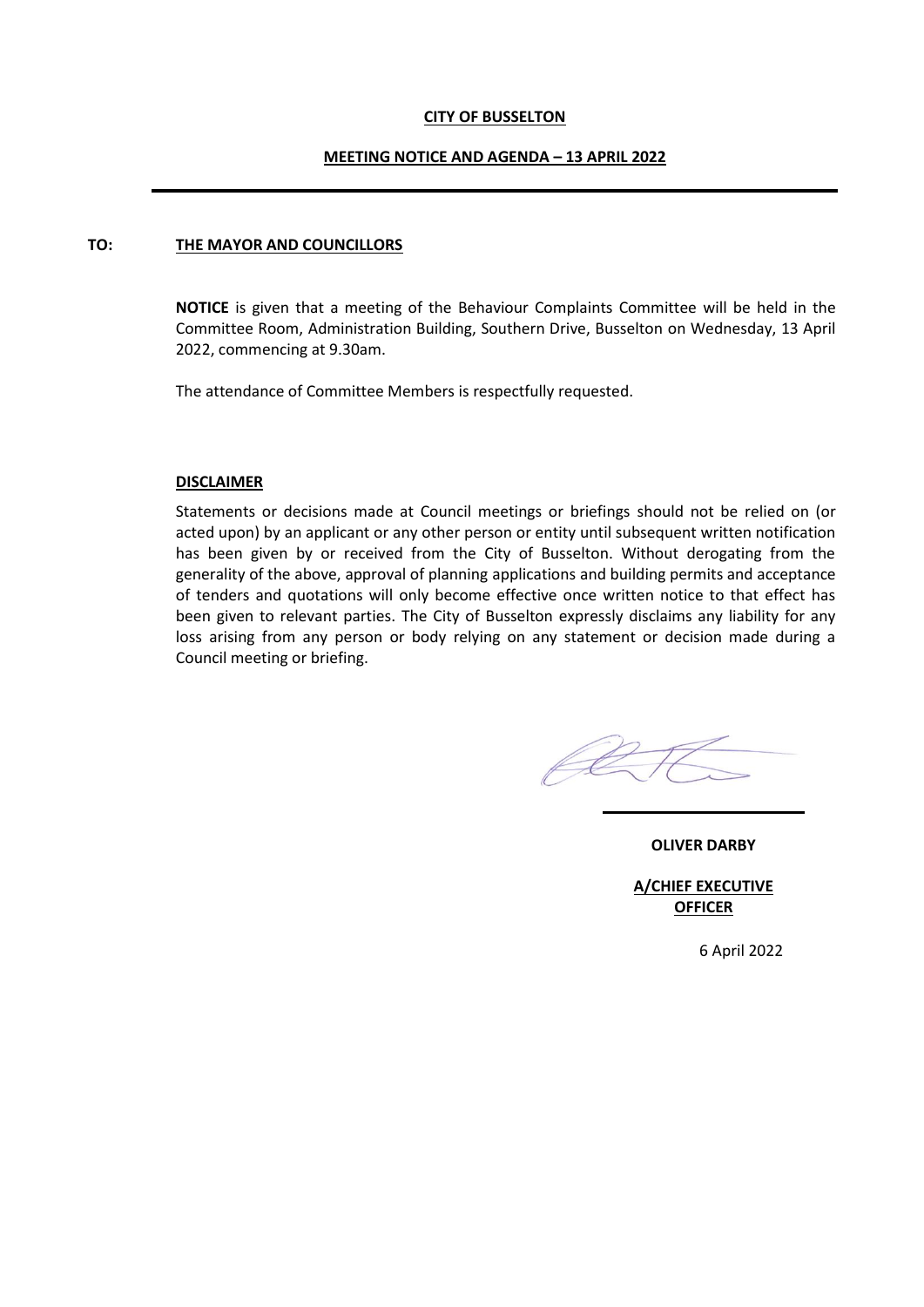#### **CITY OF BUSSELTON**

## AGENDA FOR THE BEHAVIOUR COMPLAINTS COMMITTEE MEETING TO BE HELD ON 13 APRIL 2022

## **TABLE OF CONTENTS**

| <b>ITEM NO.</b> | <b>SUBJECT</b>                                                               | <b>PAGE NO.</b> |
|-----------------|------------------------------------------------------------------------------|-----------------|
| 1.              | DECLARATION OF OPENING, ACKNOWLEDGEMENT OF COUNTRY AND ANNOUNCEMENT          |                 |
| 2.              |                                                                              |                 |
| 3.              |                                                                              |                 |
| 4.              |                                                                              |                 |
| 5.              | 5.1<br>Minutes of the Behaviour Complaints Committee Meeting held 8 December |                 |
|                 |                                                                              |                 |
| 6.              |                                                                              |                 |
| 7.              |                                                                              |                 |
| 8.              |                                                                              |                 |
|                 | 8.1                                                                          |                 |
| 9.              |                                                                              |                 |
| 10.             |                                                                              |                 |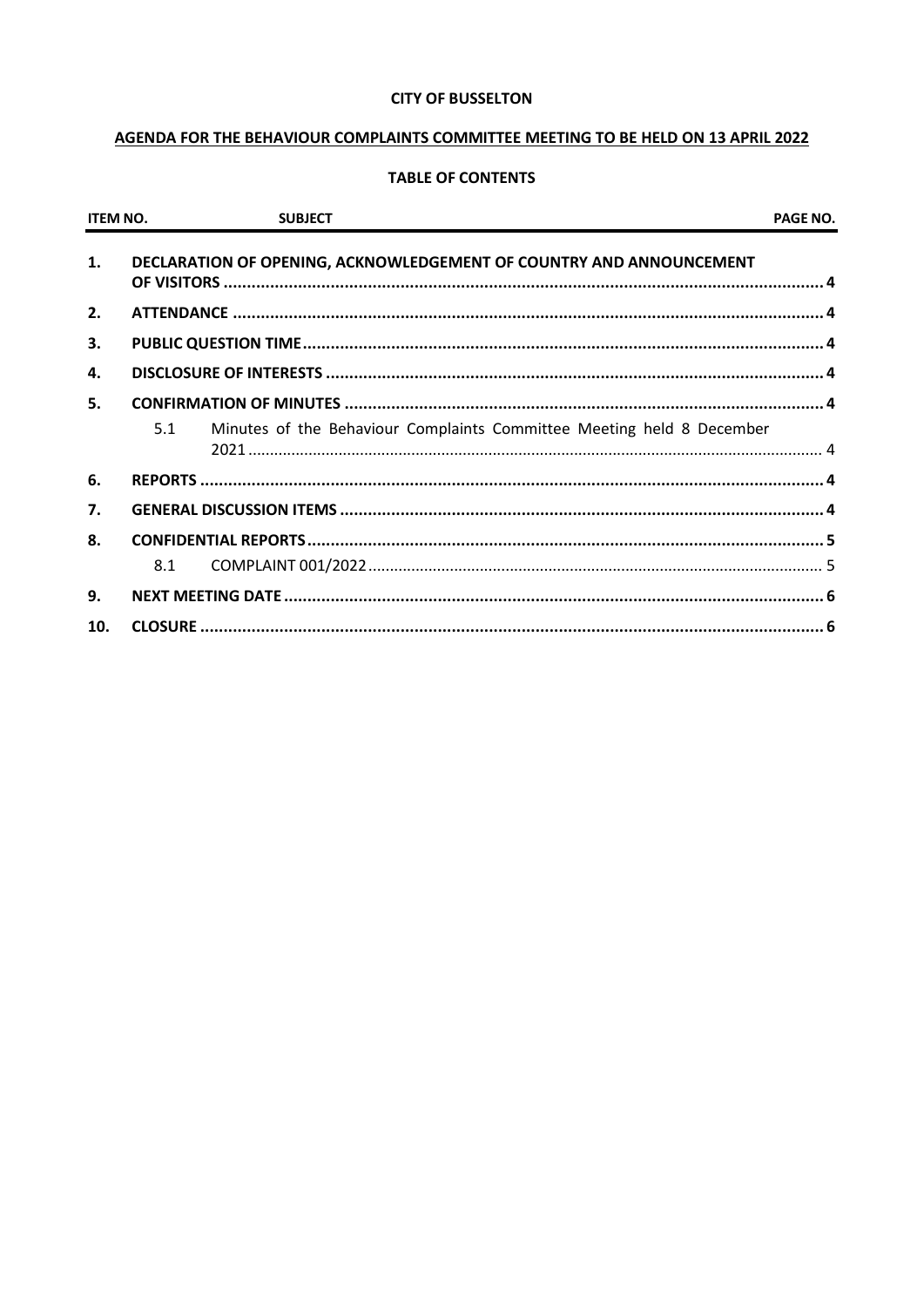## <span id="page-3-0"></span>**1. DECLARATION OF OPENING, ACKNOWLEDGEMENT OF COUNTRY AND ANNOUNCEMENT OF VISITORS**

<span id="page-3-1"></span>**2. ATTENDANCE**

**Apologies**

<span id="page-3-2"></span>**3. PUBLIC QUESTION TIME**

## <span id="page-3-3"></span>**4. DISCLOSURE OF INTERESTS**

#### <span id="page-3-4"></span>**5. CONFIRMATION OF MINUTES**

<span id="page-3-5"></span>5.1 Minutes of the Behaviour Complaints Committee Meeting held 8 December 2021

## **RECOMMENDATION**

That the Minutes of the Behaviour Complaints Committee Meeting held 8 December 2021 be confirmed as a true and correct record.

#### <span id="page-3-6"></span>**6. REPORTS**

Nil

## <span id="page-3-7"></span>**7. GENERAL DISCUSSION ITEMS**

Nil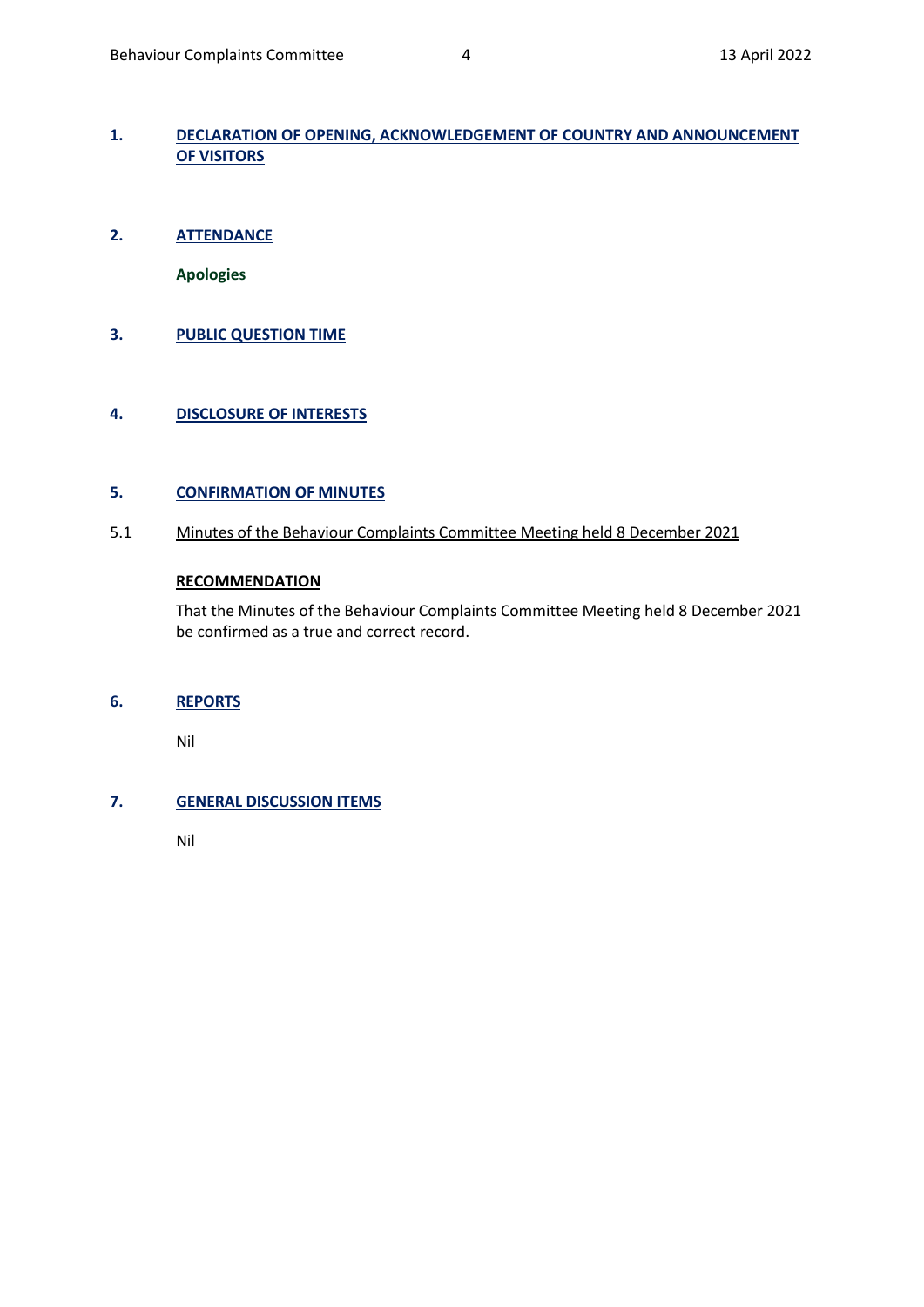## <span id="page-4-0"></span>**8. CONFIDENTIAL REPORTS**

## <span id="page-4-1"></span>8.1 COMPLAINT 001/2022

The reports listed above is of a confidential nature, in accordance with section 5.23(2) of the Local Government Act 1995. This report has been provided to Councillors and the Chief Executive Officer only.